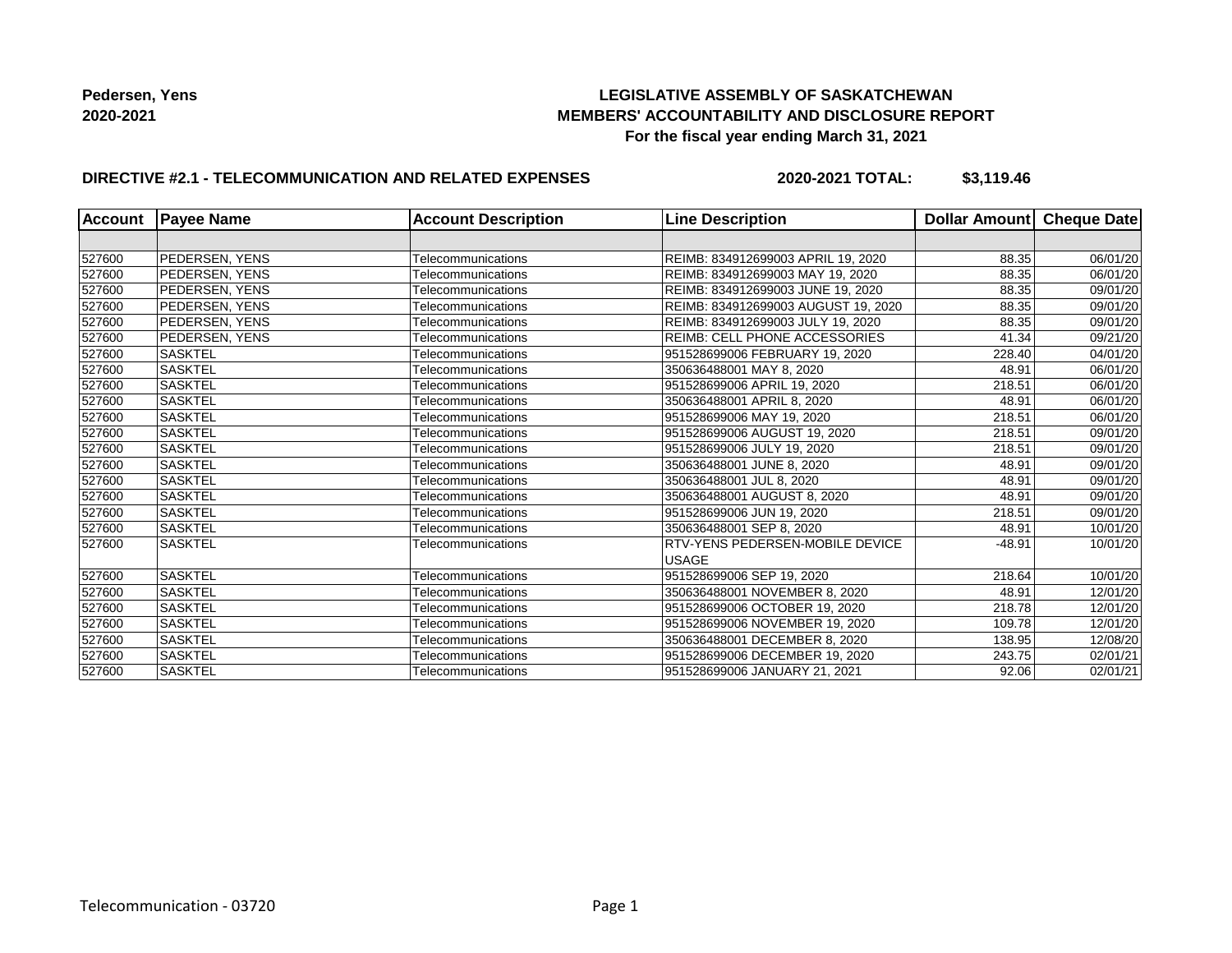# **LEGISLATIVE ASSEMBLY OF SASKATCHEWAN MEMBERS' ACCOUNTABILITY AND DISCLOSURE REPORT For the fiscal year ending March 31, 2021**

## **DIRECTIVE #3.1 - MLA TRAVEL AND LIVING EXPENSES**

**2020-2021 TOTAL: \$1,381.73**

| <b>Account</b> | <b>IPavee Name</b>     | lAccount Description | <b>Line Description</b>         | <b>Dollar Amountl Cheque Date</b> |          |
|----------------|------------------------|----------------------|---------------------------------|-----------------------------------|----------|
|                |                        |                      |                                 |                                   |          |
| 541900         | <b>IPEDERSEN, YENS</b> | Elected Rep - Travel | IMLA TRAVEL AUG 26-SEP 13, 2020 | 717.23                            | 09/21/20 |
| 541900         | <b>IPEDERSEN, YENS</b> | Elected Rep - Travel | IMLA TRAVEL AUG 5-25, 2020      | 664.50                            | 09/21/20 |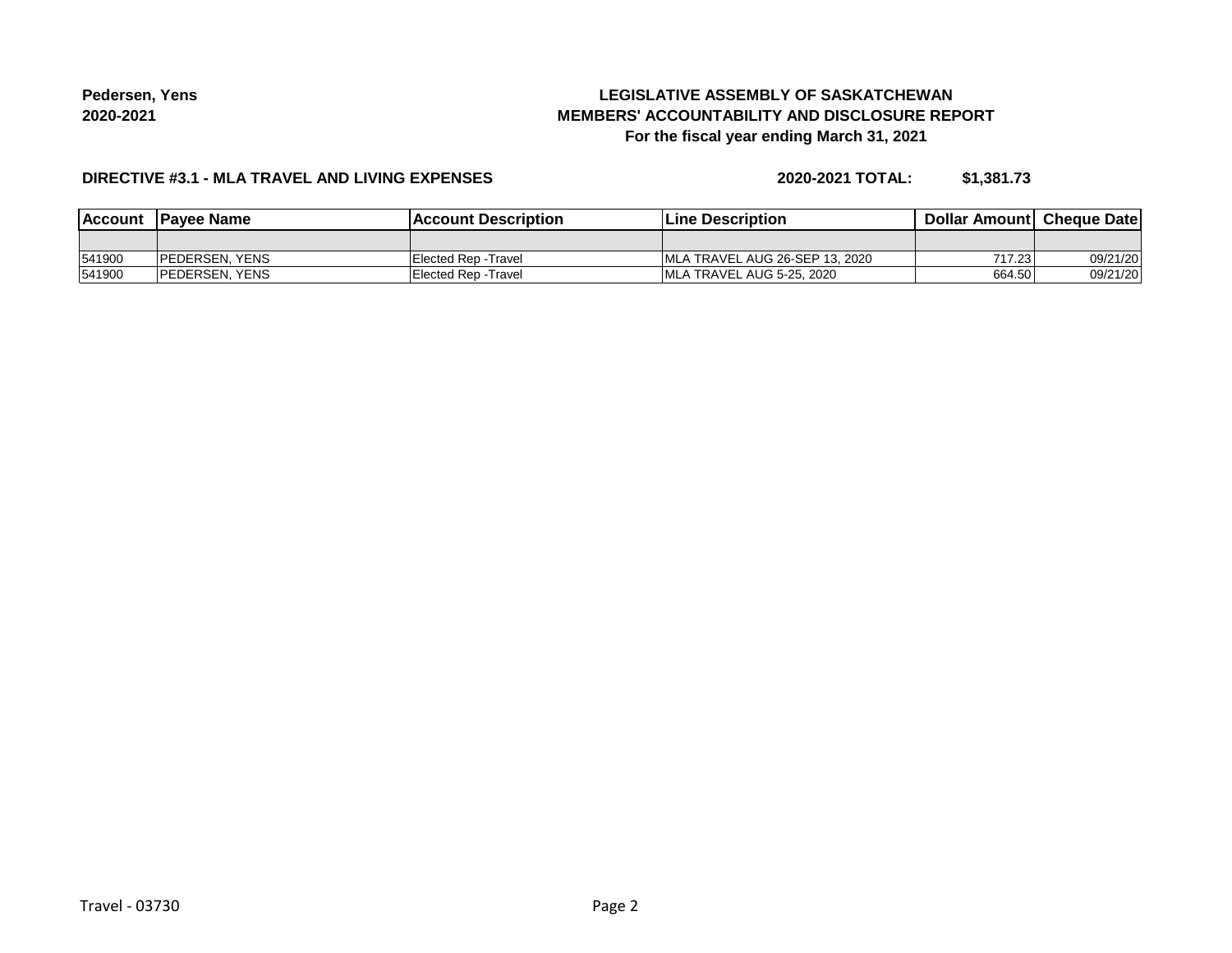## **LEGISLATIVE ASSEMBLY OF SASKATCHEWAN MEMBERS' ACCOUNTABILITY AND DISCLOSURE REPORT For the fiscal year ending March 31, 2021**

#### **DIRECTIVE #4.1 - CONSTITUENCY SERVICE EXPENSES**

**2020-2021 TOTAL: \$47,192.05**

| Account | <b>Payee Name</b>                                                    | <b>Account Description</b>                | <b>Line Description</b>        | Dollar Amount | <b>Cheque Date</b> |
|---------|----------------------------------------------------------------------|-------------------------------------------|--------------------------------|---------------|--------------------|
|         |                                                                      |                                           |                                |               |                    |
| 522000  | GEORGE GORDON TLE HOLDINGS LTD.                                      | Rent of Ground, Buildings and Other Space | APRIL 2020 MLA OFFICE RENT     | 695.36        | 06/01/20           |
| 522000  | GEORGE GORDON TLE HOLDINGS LTD.                                      | Rent of Ground, Buildings and Other Space | MAY 2020 MLA OFFICE RENT       | 695.36        | 06/01/20           |
| 522000  | GEORGE GORDON TLE HOLDINGS LTD.                                      | Rent of Ground, Buildings and Other Space | JUNE 2020 MLA OFFICE RENT      | 695.36        | 06/22/20           |
| 522000  | GEORGE GORDON TLE HOLDINGS LTD.                                      | Rent of Ground, Buildings and Other Space | JULY 2020 MLA OFFICE RENT      | 695.41        | 07/01/20           |
| 522000  | GEORGE GORDON TLE HOLDINGS LTD.                                      | Rent of Ground, Buildings and Other Space | AUGUST 2020 MLA OFFICE RENT    | 695.41        | 07/27/20           |
| 522000  | GEORGE GORDON TLE HOLDINGS LTD.                                      | Rent of Ground, Buildings and Other Space | SEPTEMBER 2020 MLA OFFICE RENT | 695.41        | 09/01/20           |
| 522000  | GEORGE GORDON TLE HOLDINGS LTD.                                      | Rent of Ground, Buildings and Other Space | OCTOBER 2020 MLA OFFICE RENT   | 695.41        | 11/01/20           |
| 522000  | GEORGE GORDON TLE HOLDINGS LTD.                                      | Rent of Ground, Buildings and Other Space | NOVEMBER 2020 MLA OFFICE RENT  | 695.41        | 12/01/20           |
| 522200  | TOSHIBA TEC CANADA BUSINESS<br>SOLUTIONS INC                         | Rent of Photocopiers                      | <b>COPIER CHARGES</b>          | 134.45        | 06/01/20           |
| 522200  | <b>TOSHIBA TEC CANADA BUSINESS</b><br><b>SOLUTIONS INC</b>           | Rent of Photocopiers                      | <b>COPIER CHARGES</b>          | 134.45        | 06/01/20           |
| 522200  | TOSHIBA TEC CANADA BUSINESS<br><b>SOLUTIONS INC</b>                  | <b>Rent of Photocopiers</b>               | <b>COPIER CHARGES</b>          | 134.45        | 07/01/20           |
| 522200  | TOSHIBA TEC CANADA BUSINESS<br><b>SOLUTIONS INC</b>                  | <b>Rent of Photocopiers</b>               | <b>COPIER CHARGES</b>          | 134.45        | 09/01/20           |
| 522200  | TOSHIBA TEC CANADA BUSINESS<br>SOLUTIONS INC                         | Rent of Photocopiers                      | <b>COPIER CHARGES</b>          | 134.45        | 09/01/20           |
| 522200  | TOSHIBA TEC CANADA BUSINESS<br>SOLUTIONS INC                         | Rent of Photocopiers                      | <b>COPIER CHARGES</b>          | 138.88        | 10/01/20           |
| 522200  | TOSHIBA TEC CANADA BUSINESS<br>SOLUTIONS INC                         | Rent of Photocopiers                      | <b>COPIER CHARGES</b>          | 134.45        | 11/01/20           |
| 522200  | TOSHIBA TEC CANADA BUSINESS<br><b>SOLUTIONS INC</b>                  | Rent of Photocopiers                      | <b>COPIER CHARGES</b>          | 135.38        | 11/01/20           |
| 525000  | ALLIED PRINTERS & PROMOTIONS                                         | Postal, Courier, Freight and Related      | MAILOUTS/POSTAGE               | 299.15        | 10/01/20           |
| 525000  | <b>ALLIED PRINTERS &amp; PROMOTIONS</b>                              | Postal, Courier, Freight and Related      | MAILOUTS/POSTAGE               | 247.32        | 10/01/20           |
| 525000  | MINISTER OF FINANCE-MINISTRY OF<br><b>SASKBUILDS AND PROCUREMENT</b> | Postal, Courier, Freight and Related      | APRIL 2020 POSTAGE             | 1,030.89      | 06/08/20           |
| 525000  | MINISTER OF FINANCE-MINISTRY OF<br>SASKBUILDS AND PROCUREMENT        | Postal, Courier, Freight and Related      | SEPTEMBER 2020 MAIL SERVICES   | 1,070.71      | 10/22/20           |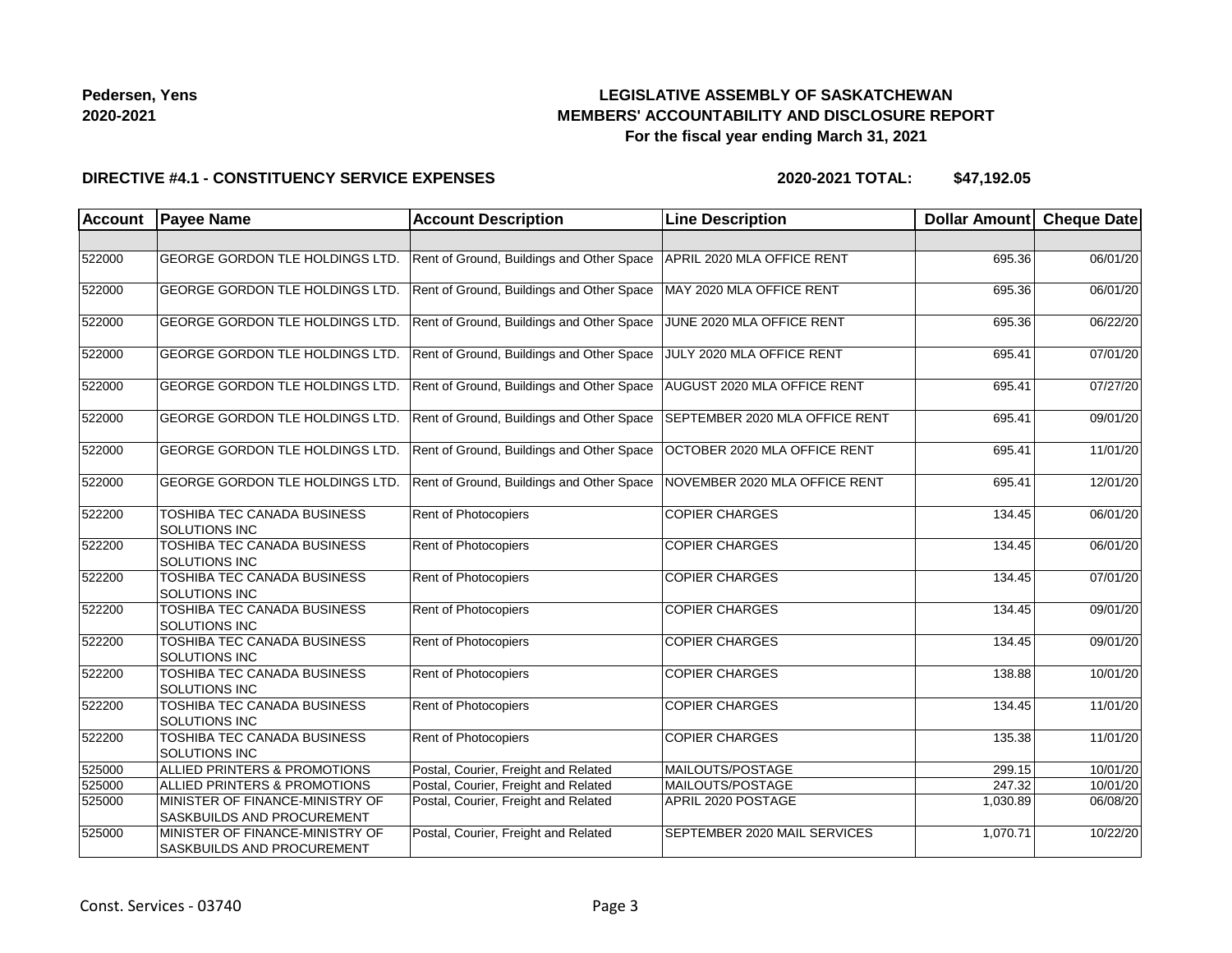## **LEGISLATIVE ASSEMBLY OF SASKATCHEWAN MEMBERS' ACCOUNTABILITY AND DISCLOSURE REPORT For the fiscal year ending March 31, 2021**

### **DIRECTIVE #4.1 - CONSTITUENCY SERVICE EXPENSES**

**2020-2021 TOTAL: \$47,192.05**

| <b>Account</b> | <b>Payee Name</b>                                             | <b>Account Description</b>              | <b>Line Description</b>                             | Dollar Amount Cheque Date |          |
|----------------|---------------------------------------------------------------|-----------------------------------------|-----------------------------------------------------|---------------------------|----------|
|                |                                                               |                                         |                                                     |                           |          |
| 525000         | MINISTER OF FINANCE-MINISTRY OF<br>SASKBUILDS AND PROCUREMENT | Postal, Courier, Freight and Related    | SEPTEMBER 2020 MAIL SERVICES                        | 1,070.71                  | 10/22/20 |
| 525000         | <b>WESTERN LITHO LTD.</b>                                     | Postal, Courier, Freight and Related    | POSTCARD MAILER/MAIL PREP                           | 261.82                    | 09/01/20 |
| 528000         | <b>INETFORE SYSTEMS INC.</b>                                  | <b>Support Services</b>                 | <b>SOFTWARE LICENSING</b>                           | 1,500.00                  | 09/01/20 |
| 530000         | PEDERSEN, YENS                                                | <b>Communications Development Costs</b> | REIMB: ADVERTISING PRODUCTION                       | 132.50                    | 06/01/20 |
| 530000         | PEDERSEN, YENS                                                | <b>Communications Development Costs</b> | <b>REIMB: ADVERTISING PRODUCTION</b>                | 26.50                     | 06/01/20 |
| 530000         | PEDERSEN, YENS                                                | <b>Communications Development Costs</b> | REIMB: ADVERTISING PRODUCTION                       | 26.50                     | 06/18/20 |
| 530000         | PEDERSEN, YENS                                                | <b>Communications Development Costs</b> | <b>REIMB: ADVERTISING PRODUCTION</b>                | 26.50                     | 07/01/20 |
| 530000         | PEDERSEN, YENS                                                | <b>Communications Development Costs</b> | <b>REIMB: ADVERTISING PRODUCTION</b>                | 26.50                     | 07/13/20 |
| 530000         | PEDERSEN, YENS                                                | <b>Communications Development Costs</b> | <b>REIMB: ADVERTISING PRODUCTION</b>                | 26.50                     | 09/01/20 |
| 530000         | PEDERSEN, YENS                                                | <b>Communications Development Costs</b> | REIMB: ADVERTISING PRODUCTION                       | 132.50                    | 09/01/20 |
| 530000         | PEDERSEN, YENS                                                | <b>Communications Development Costs</b> | REIMB: ADVERTISING/ADVERTISING<br><b>PRODUCTION</b> | 13.25                     | 10/01/20 |
| 530500         | <b>CLASSIC SIGNS</b>                                          | Media Placement                         | <b>ADVERTISING</b>                                  | 1,395.00                  | 06/01/20 |
| 530500         | <b>CLASSIC SIGNS</b>                                          | Media Placement                         | <b>ADVERTISING-RENTAL ENDS</b><br>SEPTEMBER 15/20   | 1,162.50                  | 09/01/20 |
| 530500         | <b>DEWDNEY EAST COMMUNITY</b><br><b>ASSOCIATION</b>           | Media Placement                         | <b>ADVERTISING</b>                                  | 50.00                     | 09/01/20 |
| 530500         | <b>NOW COMMUNICATIONS</b>                                     | Media Placement                         | <b>ADVERTISING</b>                                  | 19,570.26                 | 09/16/20 |
| 530500         | PEDERSEN, YENS                                                | Media Placement                         | <b>REIMB: ADVERTISING</b>                           | 1,300.00                  | 06/01/20 |
| 530500         | PEDERSEN, YENS                                                | Media Placement                         | <b>REIMB: ADVERTISING</b>                           | 300.00                    | 06/01/20 |
| 530500         | PEDERSEN, YENS                                                | Media Placement                         | <b>REIMB: ADVERTISING</b>                           | 1,300.00                  | 06/01/20 |
| 530500         | PEDERSEN, YENS                                                | Media Placement                         | <b>REIMB: ADVERTISING</b>                           | 300.00                    | 06/18/20 |
| 530500         | PEDERSEN, YENS                                                | Media Placement                         | <b>REIMB: ADVERTISING</b>                           | 300.00                    | 07/01/20 |
| 530500         | PEDERSEN, YENS                                                | Media Placement                         | <b>REIMB: ADVERTISING</b>                           | 1,300.00                  | 07/01/20 |
| 530500         | PEDERSEN, YENS                                                | Media Placement                         | <b>REIMB: ADVERTISING</b>                           | 300.00                    | 07/13/20 |
| 530500         | PEDERSEN, YENS                                                | Media Placement                         | <b>REIMB: ADVERTISING</b>                           | 1,300.00                  | 07/20/20 |
| 530500         | PEDERSEN, YENS                                                | Media Placement                         | <b>REIMB: ADVERTISING</b>                           | 1,300.00                  | 09/01/20 |
| 530500         | PEDERSEN, YENS                                                | Media Placement                         | <b>REIMB: ADVERTISING</b>                           | 300.00                    | 09/01/20 |
| 530500         | PEDERSEN, YENS                                                | Media Placement                         | REIMB: ADVERTISING/ADVERTISING<br><b>PRODUCTION</b> | 75.00                     | 10/01/20 |
| 530500         | PRAIRIE DOG MAGAZINE                                          | Media Placement                         | <b>ADVERTISING</b>                                  | 183.75                    | 06/01/20 |
| 530500         | PRAIRIE DOG MAGAZINE                                          | Media Placement                         | ADVERTISING                                         | 159.30                    | 06/11/20 |
| 530500         | <b>PRAIRIE DOG MAGAZINE</b>                                   | Media Placement                         | <b>ADVERTISING</b>                                  | 85.80                     | 09/01/20 |
| 530800         | ALLIED PRINTERS & PROMOTIONS                                  | Publications                            | MAILOUTS/POSTAGE                                    | 1,230.85                  | 10/01/20 |
| 530800         | ALLIED PRINTERS & PROMOTIONS                                  | Publications                            | MAILOUTS/POSTAGE                                    | 1,254.90                  | 10/01/20 |
| 530800         | WESTERN LITHO LTD.                                            | Publications                            | POSTCARD MAILER/MAIL PREP                           | 924.32                    | 09/01/20 |
| 565200         | PEDERSEN, YENS                                                | Office Furniture and Equipment - Exp    | REIMB: MICROPHONE/LIGHTING KIT                      | 564.93                    | 04/01/20 |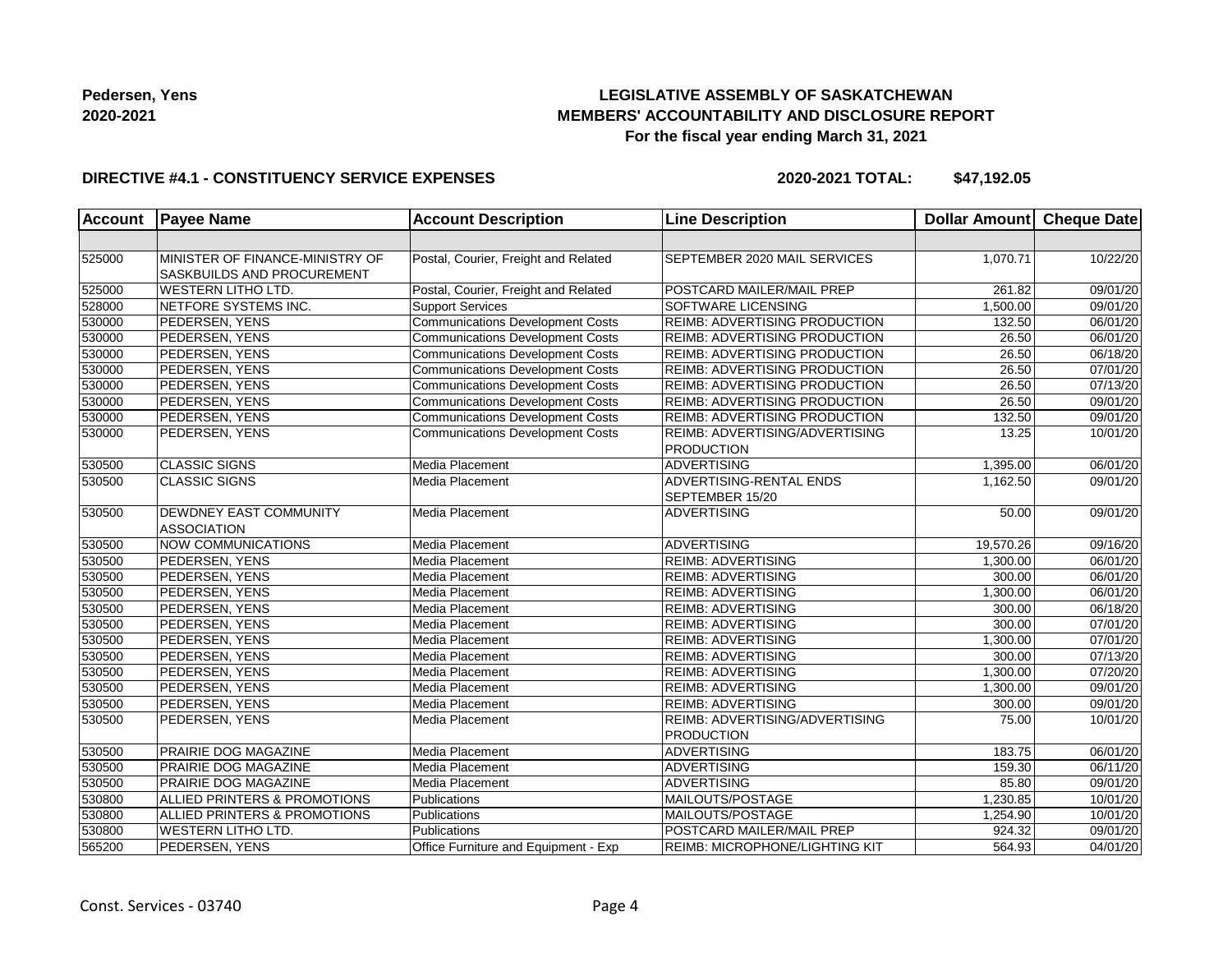## **LEGISLATIVE ASSEMBLY OF SASKATCHEWAN MEMBERS' ACCOUNTABILITY AND DISCLOSURE REPORT For the fiscal year ending March 31, 2021**

#### **DIRECTIVE #6 - CONSTITUENCY ASSISTANT EXPENSES**

**2020-2021 TOTAL: \$13,987.72**

| <b>Account</b> | <b>Payee Name</b>        | <b>Account Description</b>       | Dollar Amount | <b>Cheque Date</b> |
|----------------|--------------------------|----------------------------------|---------------|--------------------|
|                |                          |                                  |               |                    |
| 513000         | BEAUDRY, MORGAN A        | Out-of-Scope Permanent           | 0.00          | 04/01/20           |
| 513000         | BEAUDRY, MORGAN A        | Out-of-Scope Permanent           | $-3,226.52$   | 04/13/20           |
| 513000         | <b>BEAUDRY, MORGAN A</b> | Out-of-Scope Permanent           | 3,226.53      | 04/14/20           |
| 513000         | PEDERSON, ANDREW B       | Out-of-Scope Permanent           | 1,707.22      | 09/16/20           |
| 513000         | PEDERSON, ANDREW B       | Out-of-Scope Permanent           | 2,086.60      | 10/01/20           |
| 513000         | PEDERSON, ANDREW B       | Out-of-Scope Permanent           | 1.327.84      | 10/06/20           |
| 513000         | PEDERSON, ANDREW B       | Out-of-Scope Permanent           | 278.99        | 11/24/20           |
| 513000         | PEDERSON, ANDREW B       | Out-of-Scope Permanent           | 504.39        | 12/09/20           |
| 514000         | ELLERT, RAEANNE          | Casual/Term                      | 0.00          | 04/01/20           |
| 514000         | ELLERT, RAEANNE          | Casual/Term                      | $-70.80$      | 04/13/20           |
| 514000         | ELLERT, RAEANNE          | Casual/Term                      | 70.80         | 04/14/20           |
| 514000         | ELLERT, RAEANNE          | Casual/Term                      | 236.01        | 05/01/20           |
| 514000         | ELLERT, RAEANNE          | Casual/Term                      | 212.41        | 05/13/20           |
| 514000         | ELLERT, RAEANNE          | Casual/Term                      | 6.76          | 06/10/20           |
| 514000         | ELLERT, RAEANNE          | Casual/Term                      | 197.24        | 09/02/20           |
| 514000         | ELLERT, RAEANNE          | Casual/Term                      | 143.45        | 09/16/20           |
| 514000         | ELLERT, RAEANNE          | Casual/Term                      | 26.21         | 10/06/20           |
| 514000         | FEDLER, MATTHEW          | Casual/Term                      | 215.17        | 06/24/20           |
| 514000         | FEDLER, MATTHEW          | Casual/Term                      | 836.80        | 07/08/20           |
| 514000         | FEDLER, MATTHEW          | Casual/Term                      | 1,195.41      | 07/22/20           |
| 514000         | FEDLER, MATTHEW          | Casual/Term                      | 597.71        | 08/05/20           |
| 514000         | FEDLER, MATTHEW          | Casual/Term                      | 1,075.87      | 08/19/20           |
| 514000         | FEDLER, MATTHEW          | Casual/Term                      | 478.16        | 10/06/20           |
| 516000         | PEDERSON, ANDREW B       | Overtime                         | 302.64        | 09/16/20           |
| 516000         | PEDERSON, ANDREW B       | Overtime                         | $-302.64$     | 10/01/20           |
| 517100         | BEAUDRY, MORGAN A        | Severance Pay                    | 2,235.52      | 05/01/20           |
| 517100         | BEAUDRY, MORGAN A        | Severance Pay                    | 625.95        | 05/13/20           |
| 519900         | None (Default)           | Change in Y/E Accrued Empl Leave | 0.00          | 04/20/20           |
|                |                          | Entitlements                     |               |                    |